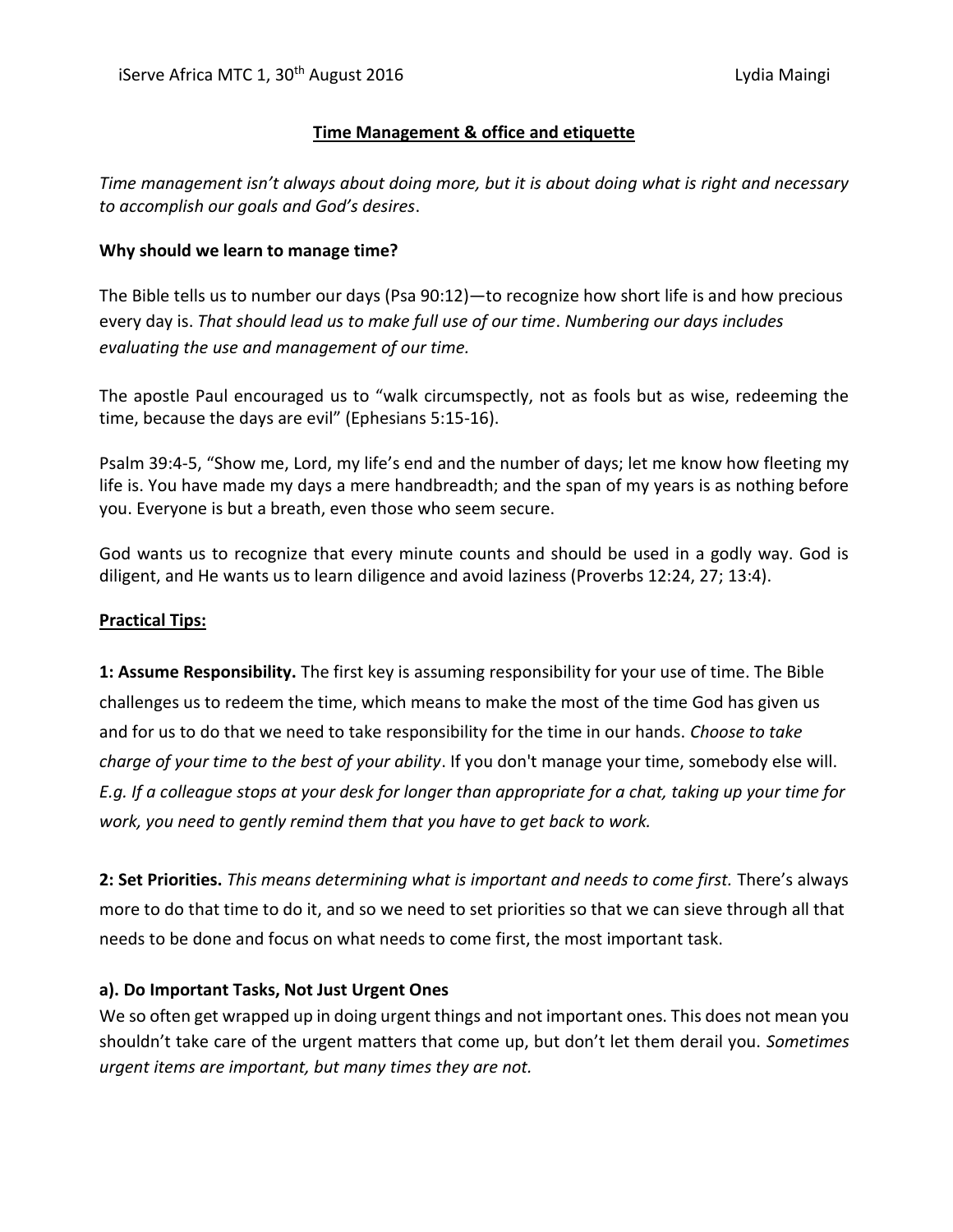Often an urgent matter is caused because someone else did not take care of the important tasks in their own work flow.

**b). Eliminate the Unimportant.** Write on a sheet of paper all the important things you need to do tomorrow and list them in order of their priority. As number one, put the most important thing you should do tomorrow. As number two, put the second most important thing you should do, and so forth. Then when you go into work in the morning, start with the first thing on your list and stick with it until you finish it. Then move on to number two, and so forth. You more than likely will not be able to accomplish all the things on your list in a given day, but you will have accomplished the most important thing on your list or at least made a major effort regarding it. Then tomorrow night, make a new list for the upcoming day.

*As you set your priorities, please be realistic. One of the keys to success is [creating realistic goals](http://advancedlifeskills.com/blog/goal-setting-or-wishful-thinking/) that can be achieved in a reasonable amount of time.*

#### **c). Write Things Down**

*Have a way to capture ideas that come to you. If you don't capture and remember what it is you want to accomplish, there is no way to guarantee you will do them.*

"To master time management is to set priorities among your goals. There is never enough time to do everything, but there is always enough time to do what is important," says leadership expert Lolly Daskal ("[Master Time Management From Inside Out](http://www.lollydaskal.com/leadership/master-time-management-from-inside-out/)").

**3: Have a Schedule.** The Bible reveals a God who is a Planner – in His creative order as well as everything else, really. How and when He dealt with His people etc *.Take time to think and plan*. Months can go by without your making any progress toward the fulfillment of your goals if you don't plan your schedule and set your goals and dreams into the context of deadlines. Once you receive your JD, draft a schedule, which is basically a plan of how you will execute the tasks you are assigned. Include timelines, which tasks will happen when and in what order.

a). As a rule, **Schedule the most important tasks firs**t. If you tackle your most important tasks first it will be much easier to find time for less important ones. If you allow yourself to get sidetracked on unimportant tasks or busywork, chances are you will never get to the things that really matter.

**b). Schedule less**. *If you cram too much into your schedule you will always feel rushed and frustrated, and in the end you won't get much done. T*ry to be realistic about how many things you schedule into your day. An ounce of accomplishment is better than a pound of frustration.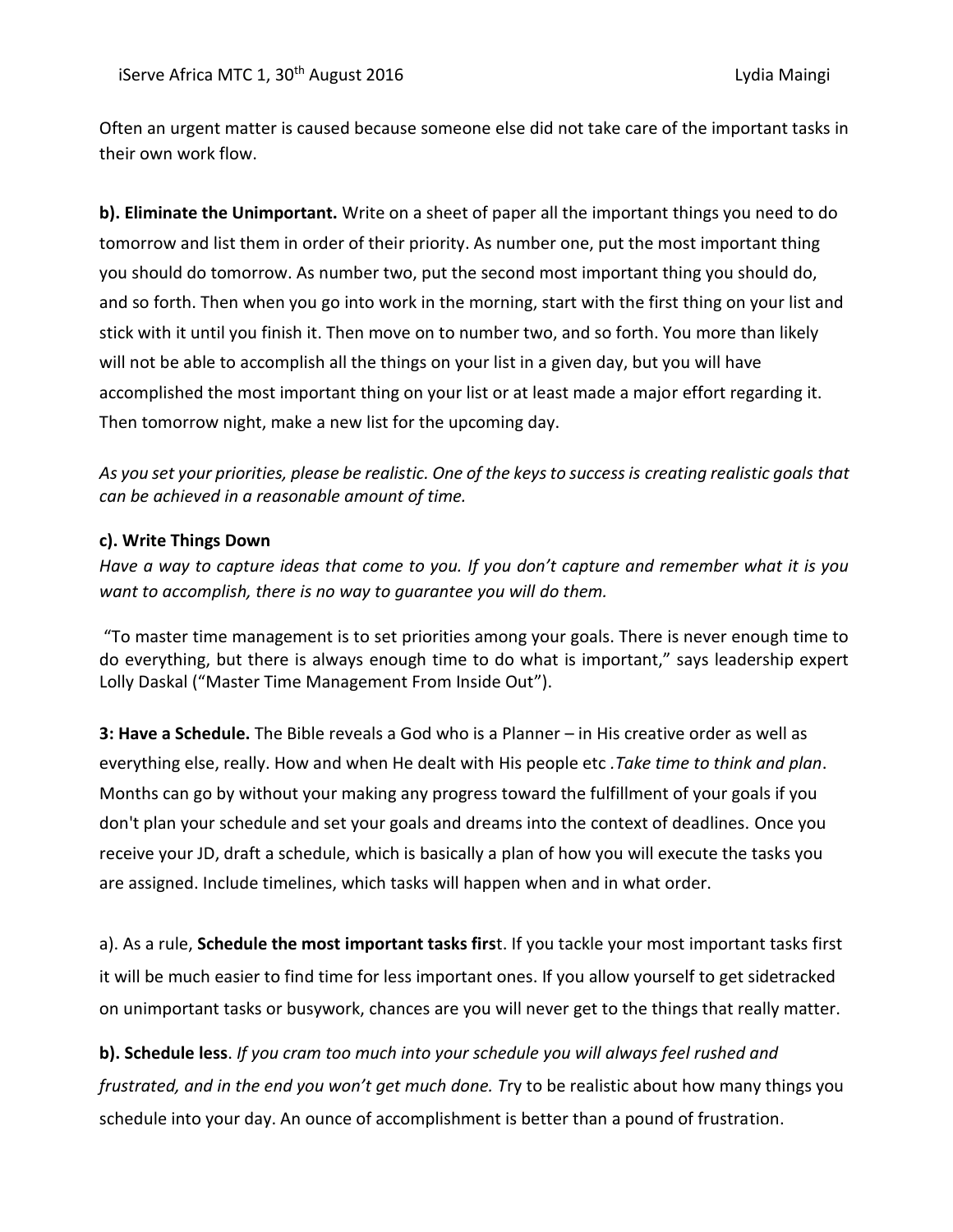*c). As you make a schedule, remember to plan for your quiet time.* Some people find it easiest and most productive to spend time with the Lord first thing in the morning. Others find their best prayer and Bible-reading time is after all other family members have gone to bed. There is no set rule. Do what works for you!

**d). You can't do everything, live with it***! Focus on activities that yield important results*. For other activities that simply need to be done, see if you can spend less time on them. It may be possible to put some of these off for days, or even weeks, while you focus on the things that really matter. Assign as much time as possible to the activities that contribute the most to reaching your goals. Realise that you cannot do everything and ask for help. It is ok to let your supervisor know that your plate is quite full and you're not able to take on other tasks, or to ask for help.

It is also ok to courteously decline taking on more responsibilities e.g. you may be receiving jobs from different people/departments within an organization, simply because one person is not

Planning our time *"is not about filling every moment with busy work, but rather organizing our time around what is important. … Planning for how to spend your time enables you to work far more efficiently than figuring it out as you go. What is planned happens, because planning leads to action."*

The best priorities and plans in the world, though, are worthless if they aren't put into practice.

**4**: **Pick your time carefully**. *One of the keys to getting things done effectively is to schedule the most challenging work for the time of day when you are most energetic and alert.* I like to do my most challenging tasks early in the day because that's when it's easier for me to focus. I save the mindless and mundane for later in the afternoon after the most important things have already been accomplished.

*Organize your time for maximum productivity and efficiency*. If mornings are your most productive hours, set aside those times for work directly related to your goals. *Put your greatest concentration and effort into those hours.*

**5: Stay Organized.** Continually searching for missing documents or items is a waste of time. Stay organized as you work. Recognize that your definition of being organized may be different from that of others. *Have a tidy work space/ desk.*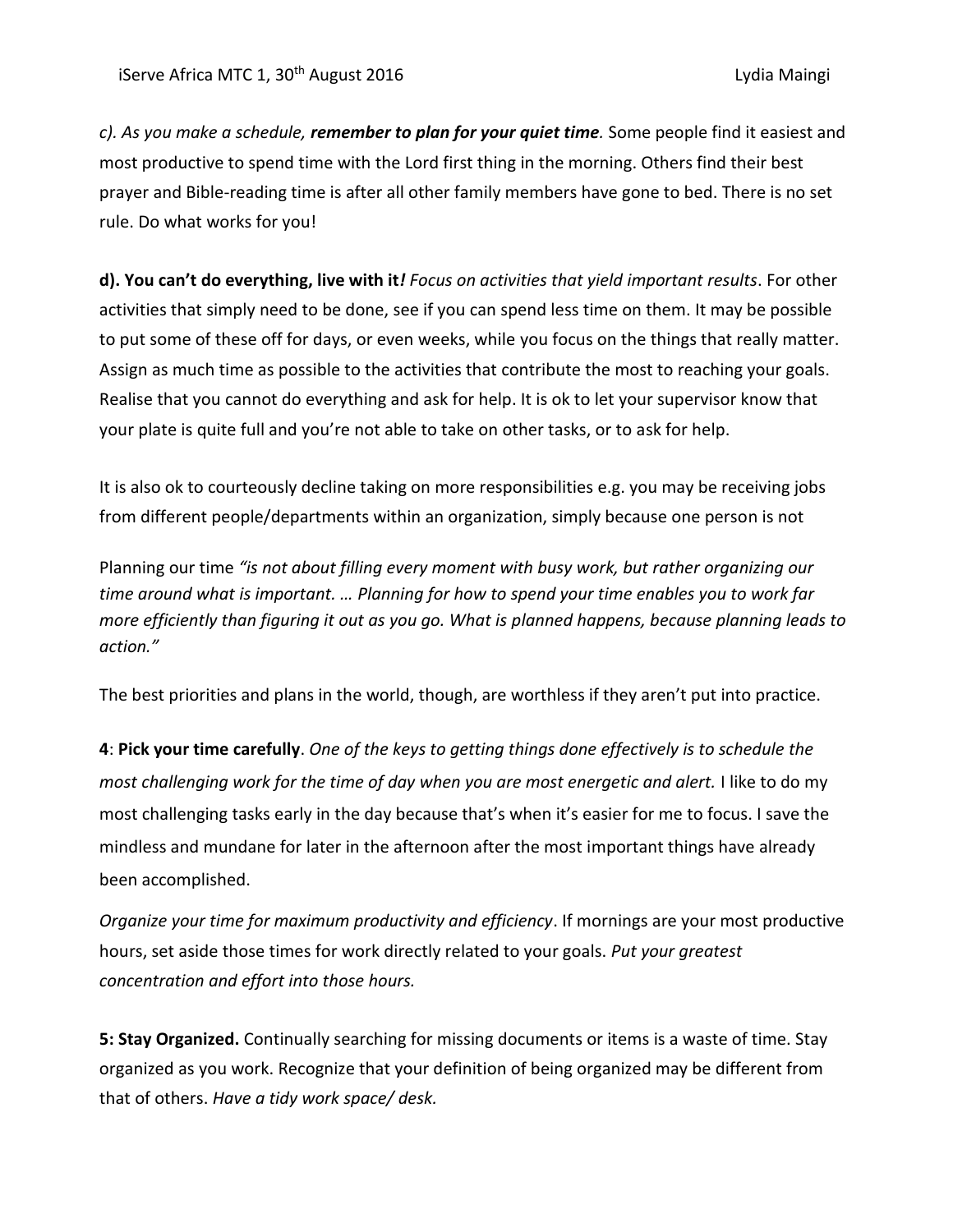Ask the Lord to help you remove the clutter from your life - the things that detract and pull you away from your God-given purpose and goals. *Clutter includes time clutter - the things that clutter your schedule with unimportant activities and obligations.*

**6**. **Keep track of your time**. To find out where your time is going, try keeping a time log for a week or two. How much time is being lost on unimportant activities? Where do most of your interruptions come from? Do they occur during certain time periods or on specific days of the week? Once you have this information it will be easier to eliminate time wasting activities along with distractions and interruptions.

**- Minimize interruptions**. Block off portions of the day during which you are not to be interrupted unless it is an absolute necessity. Whenever possible, turn off your phone, pop-ups, instant messenger, twitter notifications, and anything else that tends to grab your focus away from the project at hand. *Learn to focus on a single task. Facebook, Twitter and other social media are a real threat here.*

**8**. **Do the most unpleasant tasks as soon as possible**. Rather than postponing things you don't really want to do, get them out of the way as soon as you can. Once they are done you will feel more energized and free to focus on the things you really want to do.

**9**. **Expect the unexpected**. Sometimes unexpected things happen. If you schedule yourself so tight that you don't allow for the unexpected, you dramatically raise your chances of feeling frantic throughout your day. If you need to be somewhere and you think you can make it in 15 minutes, allow 25. Leave little blocks of time throughout the day unscheduled so you have a buffer against the unexpected.

#### **10. Avoid getting overwhelmed.**

**a). Take periodic breaks**. When you need to relax and catch a breath, take a short break, go for a walk. It helps clear your head and relax so you can come back and focus on the task at hand.

**b). Don't be a perfectionist**. It's important that we know when it is time to move on to the next activity. *Learn to let good be good enough*.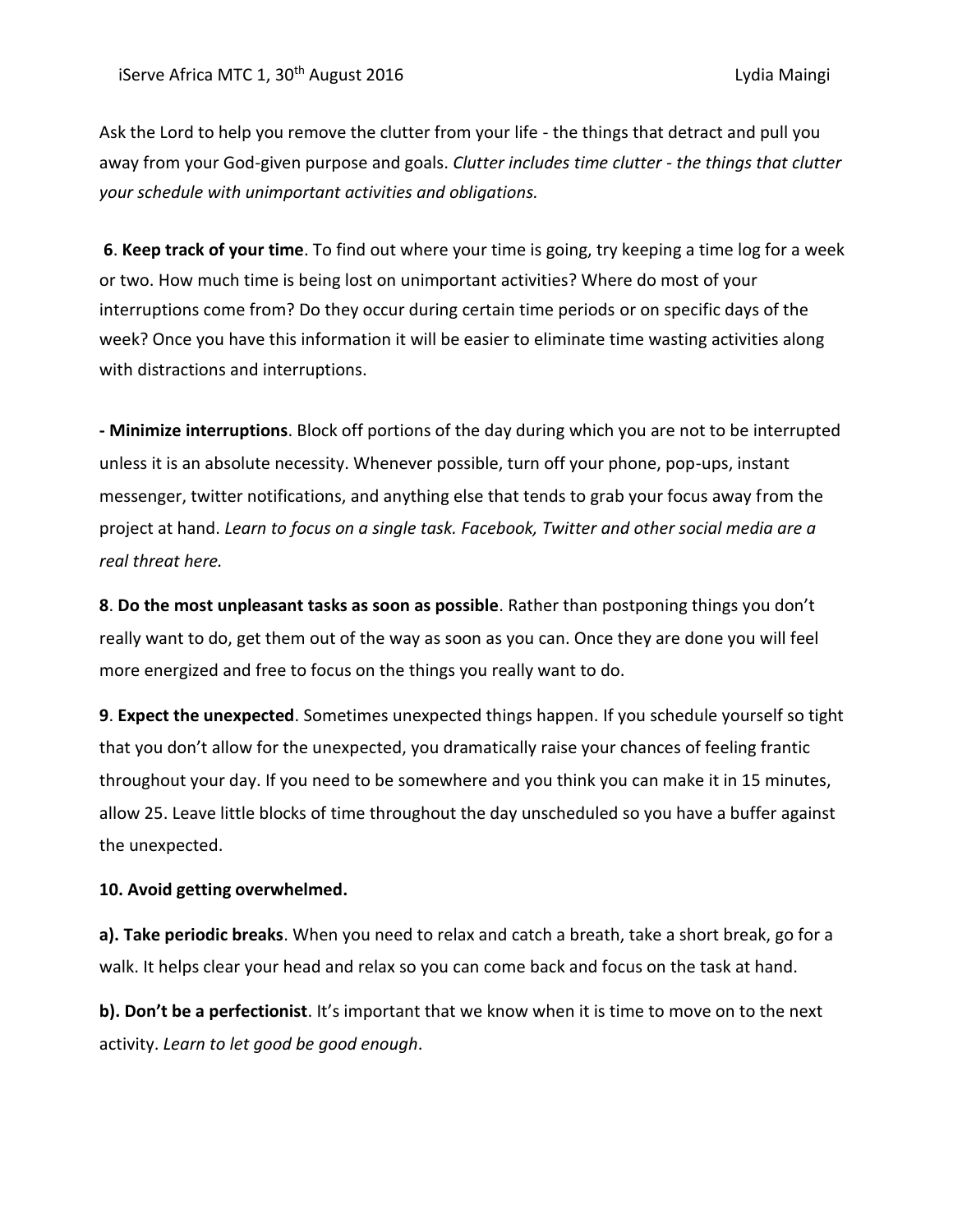**11. Be flexible**. These are only suggestions; they are not hard and fast rules. Experiment, find out what works for you personally, and don't be afraid to customize the ideas to fit your individual circumstances and needs. Some of these may work for you and some of them may not, but you'll never know until you give them a try.

**12. Review Your Day.** *At the close of a day, review the way in which you have spent your time. Evaluate your schedule. Compare what you did with what you intended to do.* Ask yourself: Did I make good use of my time? Did I procrastinate? Was I able to maintain my concentration? Did I engage in activities that truly were priorities? Did I make progress (even a little) toward the accomplishment of my God-given goals?

*Don't give up on the pursuit of your goals! Make adjustments, learn from your mistakes, and begin the next day with fresh enthusiasm and courage.*

# **Office Etiquette**

Office etiquette is also called office manners and is about conducting yourself respectfully or courteously in the office or workplace. At all times and with all people. *We all know about table etiquette or table manners.* These are similar guidelines to help us in our workplaces.

- 1. **[Be punctual.](http://www.wikihow.com/Be-Punctual)** Being punctual is very important, especially if you have an appointment*. It shows that you respect the time of your colleagues and in turn it will compel them to respect your time too.* 
	- Avoid turning up later than your boss when you're a junior. At the entry stage of a job, sending a clear message that you're eager and already working is vital.
- 2. **[Dress appropriately.](http://www.wikihow.com/Buy-an-Office-Wardrobe-on-a-Budget)** Most offices have a predefined dress code that has to be followed strictly. *However, if you do have the privilege of working at a place which does not define a dress code, then it's up to you to dress appropriately. Remember that the office is not a party place and you will have to dress in a way that commands respect both from your colleagues and clients.* Dress professionally, or in the manner expected at your particular work site. Do not wear very casual, provocative or evening attire. Even if your office/workplace is quite relaxed in dress codes, be clean, smart and presentable.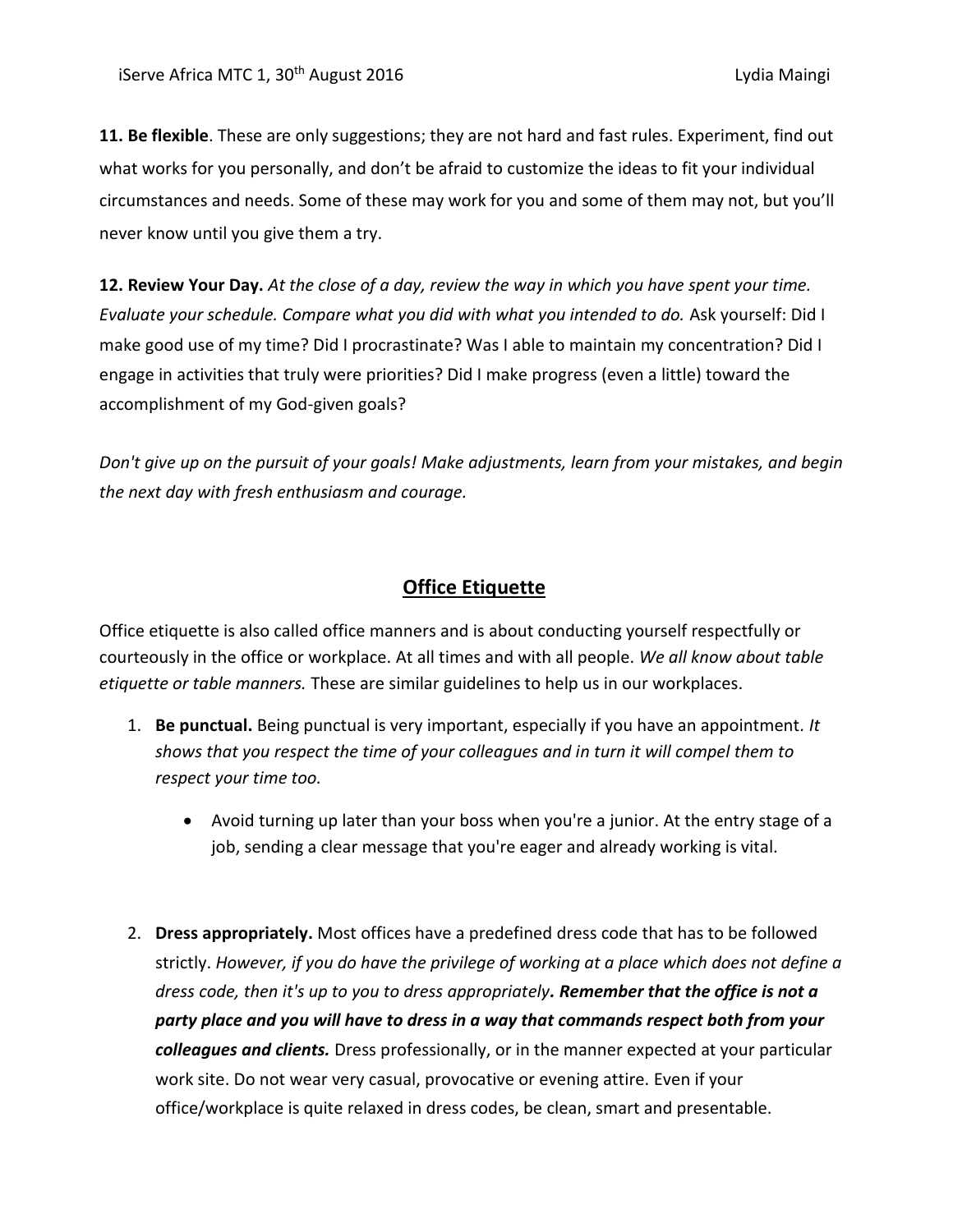- Have appropriate shoes as well, hair styles, appropriate make up if any etc.
- 3. **[Stay away from gossip.](http://www.wikihow.com/Avoid-Gossiping)** Office gossip *can cause a lot of unnecessary stress which should be avoided at all costs.* Limit your comments about [coworkers](http://www.wikihow.com/Ask-a-Coworker-on-a-Date) to positive ones only. Office grapevines can be faster than the speed of lightning; anything negative you say will get around and may reflect poorly on you, or possibly label you as the company gossip.
	- You may overhear the conversations of others. Be good and forget you ever heard them and apply the "so what" rule. Don't refer to what you've overheard and definitely don't add your own advice!
- 4. **Ask before borrowing.** If you're at good terms with your colleague, then it may appear all right if you borrowed a stapler or a marker from their desk without asking. Well, the fact of the matter is that it is not all right*. It is imperative that you ask first and then borrow.* This attitude of yours will ensure that people also treat your things with the same respect and your things are not missing (read borrowed) when you get back to your seat after a meeting.
- 5. **[Always say please and thank you.](http://www.wikihow.com/Be-Polite)** A few nice words can keep the mood of the office uplifting. *When you pass co-workers in the hallway and this person isn't particularly your friend, smile or nod. Acknowledge that they are there*. You don't have to run over and hug them but just say hello. Think about what kind of message you send when you look the other way to purposely avoid contact.
	- It is polite to say hi to people in your vicinity when you come in every morning. Even if others don't make the effort, be the example for everyone else to let them know it's not only okay but expected.
	- Watch your language. When interacting with others at the office remember that profanity offends some people. Also avoid innuendos or jokes at the expense of other people. **Let Ephesians 4: 29-31 be your guide** *<sup>9</sup>Do not let any unwholesome talk come out of your mouths, but only what is helpful for building others up according to their needs, that it may benefit those who listen. <sup>30</sup>And do not grieve the Holy Spirit of God, with whom you were sealed for the day of redemption. <sup>31</sup>Get rid of all bitterness, rage and anger, brawling and slander, along with every form of malice.*
	- In line with this, also be honest and truthful at all times.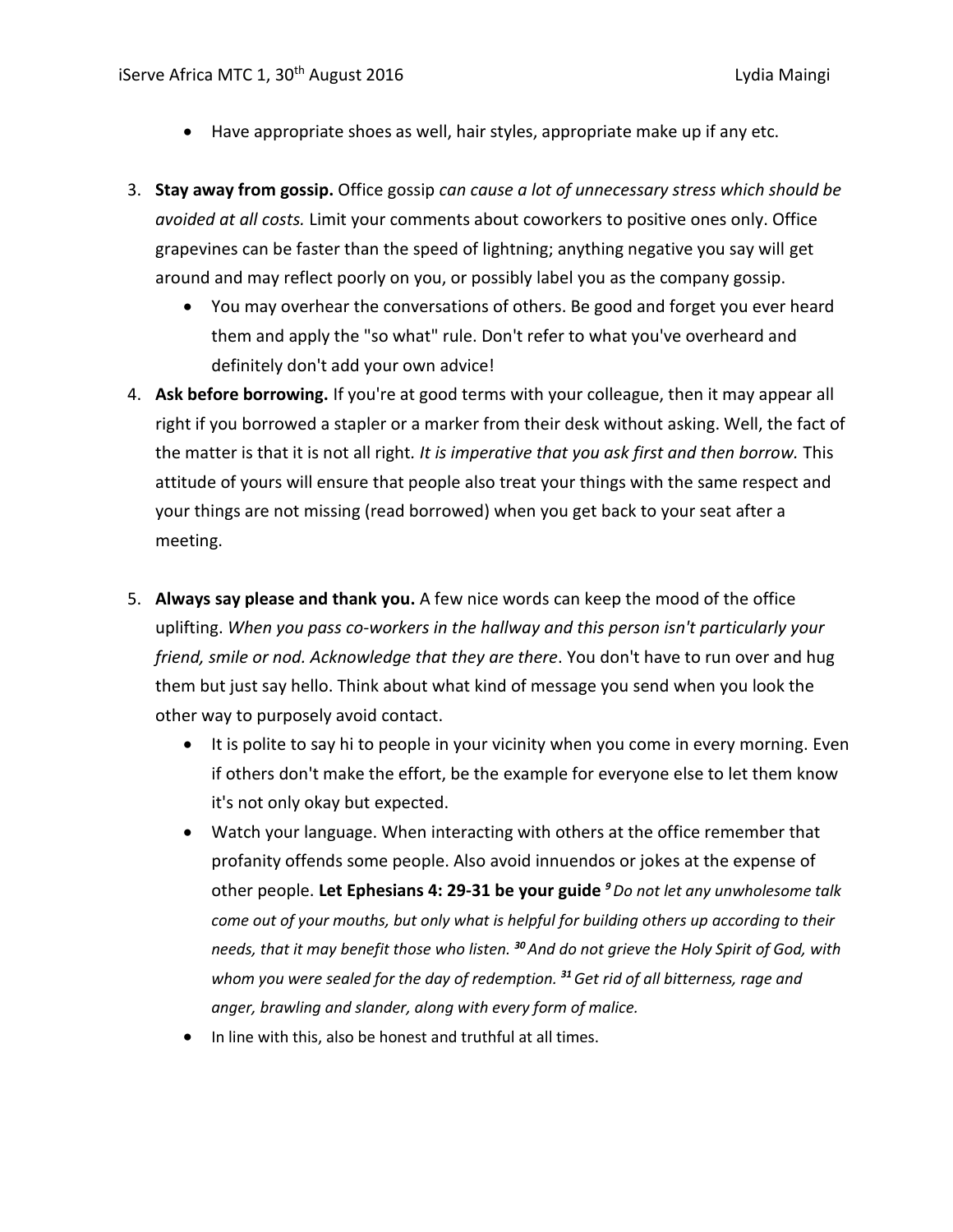- 6. **Don't consistently interrupt people.** Doing so will suggest that your time or opinion is more important than theirs. If your co-worker is on the phone but you need to ask a question, don't linger. Tap them on the shoulder and whisper that you need them for a minute (or leave a quick note in front of them) and ask them to call or see you when they are done. If your co-worker is having a work related conversation don't interrupt - just wait for them to finish or ask them to see you when they are through.
- *7.* **Refrain from being loud.** For those without an office door to close, the most frequent complaint made is about noise from other people in the work environment. *Keeping your voice down should be a priority in all work interactions:*
- Whether you're on the phone or talking to a colleague, avoid being loud.
- Use your handset or headset--not a speakerphone--to take all calls, unless you're behind closed doors.
- If you receive a call on your cell phone, it's a good idea to take a walk down to the corridor or to find a room with a door you can shut to take the rest of the call if you're likely to disturb others*. This is especially recommended if it's a personal call or one that's likely to take some time.*
- Avoid speaking in a loud or argumentative manner. Aggressive or increasingly loud vocalizations upset people and even those who are not the target of the aggression will be left with a sense of unease and discomfort.
- Turn off your personal cell phone during business hours; use its vibrating feature if you need to leave it on. Avoid making personal calls at your workstation.
- If you listen to a radio or stream music, keep it low or wear a headset.
- Be especially quiet in areas where coworkers are on business calls or in conversations with other coworkers. Don't engage in long conversations in shared office space; if a topic requires more than a couple minutes' discussion, find a conference room to avoid distracting your co-workers.
- Be considerate around meeting rooms, even if you're not sure whether or not a meeting is in progress – always assume there is one and be on the safe side.
- 8. **Be sensitive to others' need for privacy.** Don't read someone else's emails, mail or computer screens. And remember that when you send emails, never write anything that would be a problem if forwarded; simply by virtue of the fact that anyone *can* forward an email, you need to be alert to this potential.